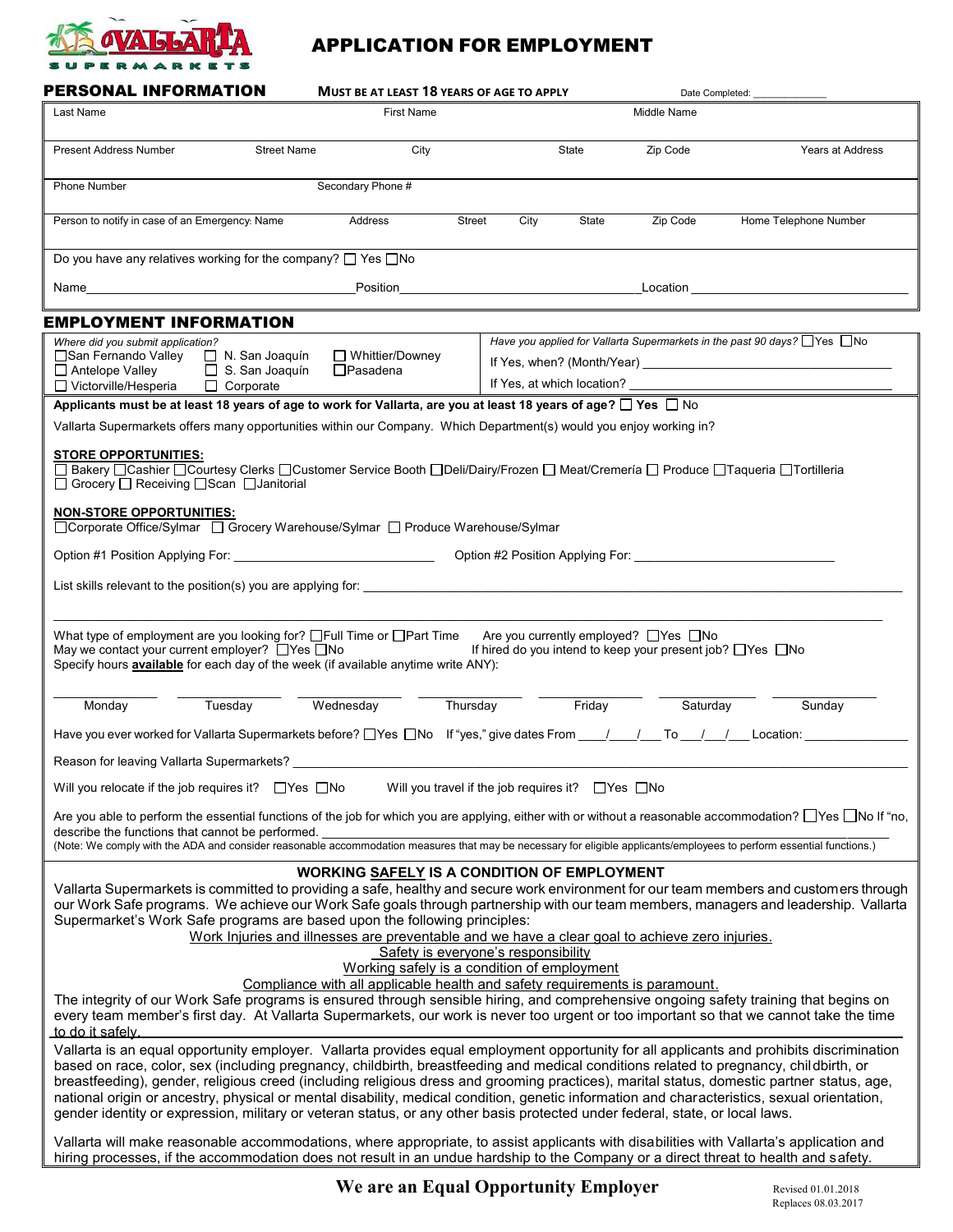### WORK EXPERIENCE

| *Last/Present Employer:                                      | <b>Length of Service</b> |                          | Reason for leaving or wanting to leave?                  |
|--------------------------------------------------------------|--------------------------|--------------------------|----------------------------------------------------------|
| Address                                                      | Month/Year<br>Began      | Month/Year<br>Ended      | Present job title or job title at the end of employment: |
| Telephone Number(s)                                          |                          |                          | Job title when you began:                                |
| Name of Supervisor                                           |                          |                          | Major responsibilities:                                  |
| Title<br>Department                                          |                          |                          |                                                          |
| May we contact now? □ Yes □ No (If still employed)           |                          |                          |                                                          |
| *Last/Present Employer:                                      | <b>Length of Service</b> |                          | Reason for leaving or wanting to leave?                  |
| Address                                                      | Month/Year<br>Began      | Month/Year<br>Ended      | Present job title or job title at the end of employment: |
| Telephone Number(s)                                          |                          |                          | Job title when you began:                                |
| Name of Supervisor                                           |                          |                          | Major responsibilities:                                  |
| Title<br>Department                                          |                          |                          |                                                          |
| May we contact now? $\Box$ Yes $\Box$ No (If still employed) |                          |                          |                                                          |
| *Last/Present Employer:                                      |                          | <b>Length of Service</b> | Reason for leaving or wanting to leave?                  |
| Address                                                      | Month/Year<br>Began      | Month/Year<br>Ended      | Present job title or job title at the end of employment: |
| Telephone Number(s)                                          |                          |                          | Job title when you began:                                |
| Name of Supervisor                                           |                          |                          | Major responsibilities:                                  |
| Title<br>Department                                          |                          |                          |                                                          |
| May we contact now? $\Box$ Yes $\Box$ No (If still employed) |                          |                          |                                                          |

## EDUCATION

|                                 | <b>Name and Address</b> | <b>Circle Years</b><br><b>Completed</b> | <b>Did You</b><br>Graduate? |
|---------------------------------|-------------------------|-----------------------------------------|-----------------------------|
| <b>High School</b>              |                         | 1234                                    |                             |
| College                         |                         | 1 2 3 4                                 |                             |
| <b>Post College</b>             |                         | 1234                                    |                             |
| <b>Trade or Business School</b> |                         | 1 2 3 4                                 |                             |

### APPLICANT'S STATEMENT

| PLEASE READ CAREFULLY BEFORE SIGNING! |  |
|---------------------------------------|--|
|---------------------------------------|--|

I hereby certify the information on this application is correct and complete to the best of my knowledge.

I understand that falsification or omission of any material information on this application shall be grounds for rejection of this application or for immediate termination. I authorize the references listed to provide the Company any and all information concerning my previous employment and any pertinent information that they may have. Further, I release all parties and persons from any and all liability for any use or disclosure of such information by the Company or any of its agents, employees, or representatives. I agree that if employed, I will abide by all policies and procedures established by the employer. I agree to submit to Drug Testing if required, by Vallarta Supermarkets.

I hereby acknowledge that my employment is "at-will," that I may resign at any time and the Company may terminate my employment at any time, with or without cause, and with or without notice, that any assurances of continued employment, whether written, oral or by conduct, shall not be interpreted as changing the nature of the employment relationship unless specifically acknowledged in writing by the President of the Company. I declare under penalty of perjury that all the foregoing is true and correct

| ገሓተ<br>$-$<br>,,,,<br>Jalt<br>$ -$<br>. . |  |
|-------------------------------------------|--|
|-------------------------------------------|--|

Note: No consideration of employment will be given to any applicant that does not sign the above statement. Application expires in 90 days if not employed.

# **We are an Equal Opportunity Employer** Revised 01.01.2018